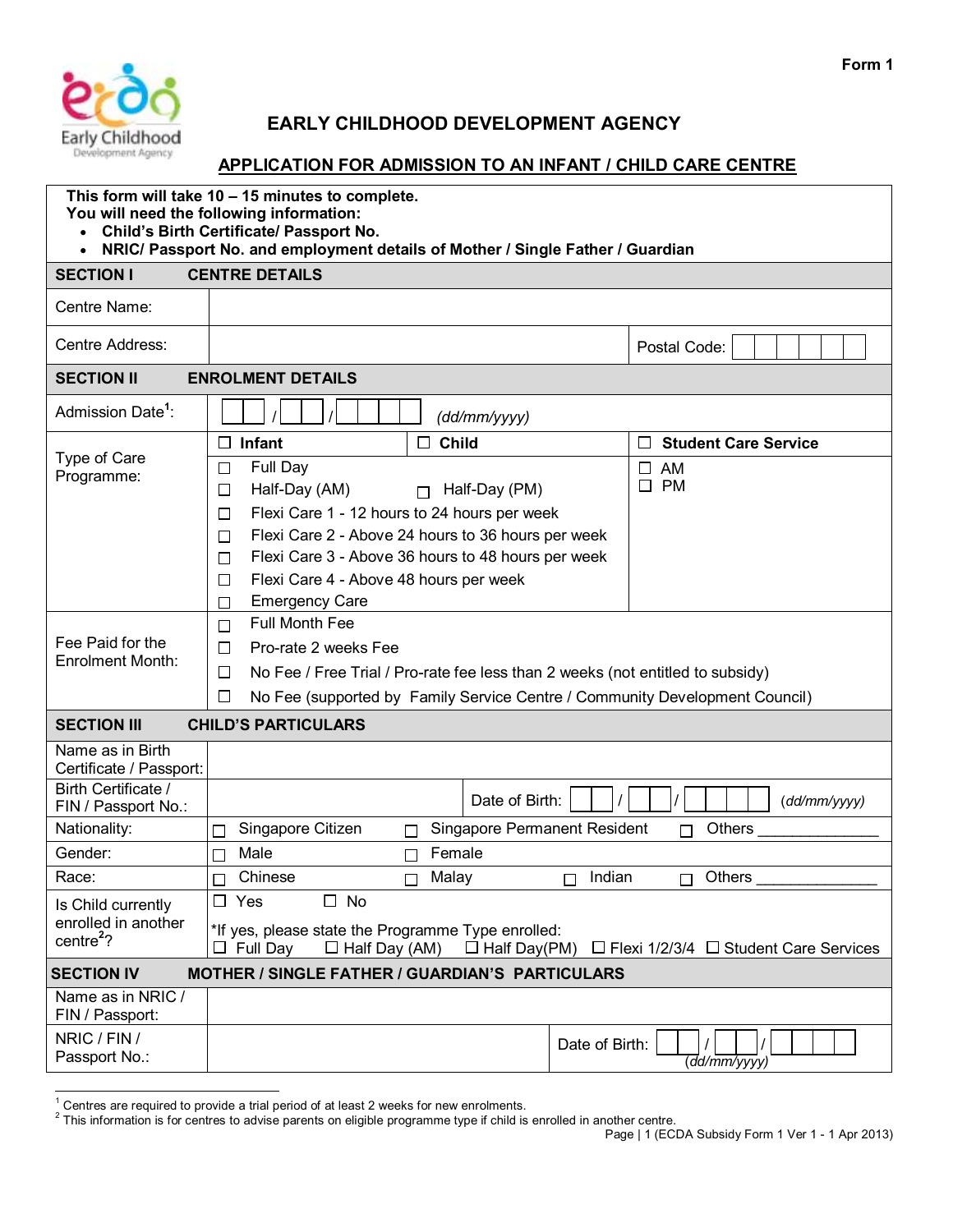|                                              | Form 1                                                                                                                                                                                                                                      |  |  |  |  |  |
|----------------------------------------------|---------------------------------------------------------------------------------------------------------------------------------------------------------------------------------------------------------------------------------------------|--|--|--|--|--|
| Nationality:                                 | Singapore Citizen<br>Singapore Permanent Resident<br>Others _____________<br>$\Box$<br>□<br>$\Box$                                                                                                                                          |  |  |  |  |  |
| Race:                                        | □<br>Chinese<br>Malay<br>$\Box$<br>Others _<br>Indian<br>$\Box$<br>$\Box$                                                                                                                                                                   |  |  |  |  |  |
| Relationship to Child:                       | $\Box$ Father<br>Guardian<br>Grandfather<br>Mother<br>Grandmother<br>$\Box$<br>$\Box$<br>$\Box$<br>□                                                                                                                                        |  |  |  |  |  |
|                                              | □<br><b>MSF Foster Mother</b><br>Head, Children Home<br>□<br>ப                                                                                                                                                                              |  |  |  |  |  |
| <b>Marital Status:</b>                       | Separated<br>$\Box$ Married<br>Divorced<br>$\Box$<br>□<br>Widowed<br>□<br>Single<br>□                                                                                                                                                       |  |  |  |  |  |
| <b>Residential Address</b>                   |                                                                                                                                                                                                                                             |  |  |  |  |  |
| Block No.:                                   | Floor No.:<br>Unit No.:                                                                                                                                                                                                                     |  |  |  |  |  |
| <b>Building Name:</b>                        |                                                                                                                                                                                                                                             |  |  |  |  |  |
| <b>Street Name:</b>                          | Postal Code:                                                                                                                                                                                                                                |  |  |  |  |  |
| Housing Type:                                | $\Box$ HDB 2 room<br>$\Box$ HDB 4 room<br>HDB 1 room<br>HDB 3 room<br>$\Box$<br>П                                                                                                                                                           |  |  |  |  |  |
|                                              | HDB 5 room & Larger Flats<br>Condominium, Private Flats & Landed<br>$\Box$<br>П                                                                                                                                                             |  |  |  |  |  |
| Handphone No.:                               | Home Tel No.:                                                                                                                                                                                                                               |  |  |  |  |  |
| Email Address:                               |                                                                                                                                                                                                                                             |  |  |  |  |  |
|                                              | $\Box$<br>$\Box$<br>No Formal Qualification<br>$\Box$ Primary Education<br>Secondary (General)                                                                                                                                              |  |  |  |  |  |
| <b>Highest Educational</b><br>Qualification: | Secondary (Vocational)<br>ப<br>Junior College/ Centralised Institute<br>Polytechnic Diploma<br>$\Box$<br>ப                                                                                                                                  |  |  |  |  |  |
|                                              | <b>University Degree</b><br>$\Box$ Post Graduate<br>ப<br>ப<br>Others _____________                                                                                                                                                          |  |  |  |  |  |
|                                              | Working 56 hrs or more per month <sup>3</sup><br>On no-pay leave<br>$\Box$<br>П                                                                                                                                                             |  |  |  |  |  |
| <b>Working Status:</b>                       | Working less than 56 hrs per month <sup>3</sup><br>Not working<br>$\Box$<br>П                                                                                                                                                               |  |  |  |  |  |
|                                              | IF WORKING, PLEASE FILL UP EMPLOYMENT DETAILS:                                                                                                                                                                                              |  |  |  |  |  |
| Company Name:                                |                                                                                                                                                                                                                                             |  |  |  |  |  |
| Commencement<br>Date:                        | (dd/mm/yyy)                                                                                                                                                                                                                                 |  |  |  |  |  |
| <b>Company Address</b>                       | $\Box$<br>Local<br>П<br>Overseas                                                                                                                                                                                                            |  |  |  |  |  |
| Block No.:                                   | Floor No.: The contract of the contract of the contract of the contract of the contract of the contract of the contract of the contract of the contract of the contract of the contract of the contract of the contract of the<br>Unit No.: |  |  |  |  |  |
| <b>Building Name:</b>                        |                                                                                                                                                                                                                                             |  |  |  |  |  |
| <b>Street Name:</b>                          | Postal Code:                                                                                                                                                                                                                                |  |  |  |  |  |
| Office Tel No.:                              |                                                                                                                                                                                                                                             |  |  |  |  |  |
| Occupation:                                  | Professionals (Doctors, Lawyers,<br>Administrative Support<br>Service & Sales Workers<br>П<br>⊔                                                                                                                                             |  |  |  |  |  |
|                                              | Accountants, Engineers etc.)<br>Technicians & Associate<br>Executives &                                                                                                                                                                     |  |  |  |  |  |
|                                              | <b>Public Service</b><br>П<br>ப<br>⊔<br>Professionals<br>Managers                                                                                                                                                                           |  |  |  |  |  |
|                                              | Production Craftsmen &<br>Self-Employed<br>∟<br><b>Related Workers</b>                                                                                                                                                                      |  |  |  |  |  |
| <b>SECTION V</b>                             | <b>SPOUSE'S PARTICULARS</b>                                                                                                                                                                                                                 |  |  |  |  |  |
| Name as in NRIC /                            |                                                                                                                                                                                                                                             |  |  |  |  |  |
| FIN / Passport:                              |                                                                                                                                                                                                                                             |  |  |  |  |  |
| NRIC / FIN /<br>Passport No.:                | Date of Birth:<br>(dd/mm/yyyy)                                                                                                                                                                                                              |  |  |  |  |  |
| Nationality:                                 | Singapore Citizen<br><b>Singapore Permanent Resident</b><br>Others $\_\_$                                                                                                                                                                   |  |  |  |  |  |
| Race:                                        | Indian<br>Chinese<br>Malay<br>Others<br>П<br>П                                                                                                                                                                                              |  |  |  |  |  |
| Handphone No.:                               | Email Address:                                                                                                                                                                                                                              |  |  |  |  |  |

 $\frac{3}{3}$  Inclusive of self-employed, working from home, project basis etc.